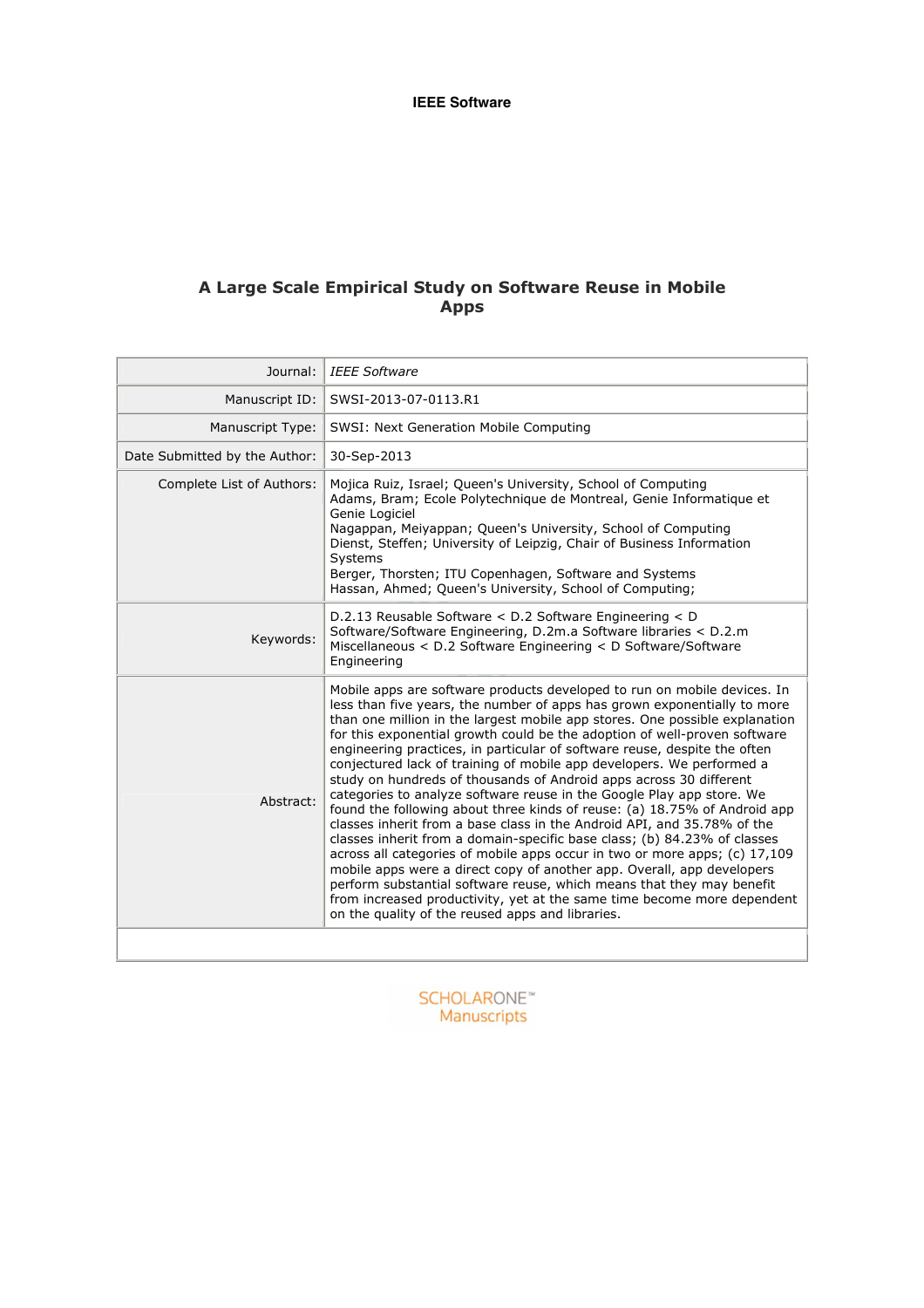# A Large Scale Empirical Study on Software Reuse in Mobile Apps

Israel J. Mojica<sup>1</sup>, Bram Adams<sup>2</sup>, Meiyappan Nagappan<sup>1</sup>, Steffen Dienst<sup>3</sup>, Thorsten Berger<sup>4</sup>, Ahmed E. Hassan 1

*SAIL, Queen's University, Canada*

*MCIS, Polytechnique Montreal, Canada ´*

*BIS, University of Leipzig, Germany*

 *Process and System Models group, IT University of Copenhagen, Denmark mojica@cs.queensu.ca, bram.adams@polymtl.ca, mei@cs.queensu.ca, sdienst@informatik.uni-leipzig.de, thbe@itu.dk, ahmed@@cs.queensu.ca*

#### Abstract

<sup>3</sup> BIS, University of Leipzig, Germany<br> *H* System Models group, IT University of Copenhag<br> *Formatik.uni-leipzig.de, thbe*@itu.dk, ahmed@@cs.que<br> *formatik.uni-leipzig.de, thbe*@itu.dk, ahmed@@cs.que<br> **Abstract**<br>
softwar Mobile apps are software products developed to run on mobile devices. In less than five years, the number of apps has grown exponentially to more than one million in the largest mobile app stores. One possible explanation for this exponential growth could be the adoption of well-proven software engineering practices, in particular of software reuse, despite the often conjectured lack of training of mobile app developers. We performed a study on hundreds of thousands of Android apps across 30 different categories to analyze software reuse in the Google Play app store. We found the following about three kinds of reuse: (a) 18.75% of Android app classes inherit from a base class in the Android API, and 35.78% of the classes inherit from a domain-specific base class; (b) 84.23% of classes across all categories of mobile apps occur in two or more apps; (c) 17,109 mobile apps were a direct copy of another app. Overall, app developers perform substantial software reuse, which means that they may benefit from increased productivity, yet at the same time become more dependent on the quality of the reused apps and libraries.

#### Index Terms

software reuse; mobile apps; Android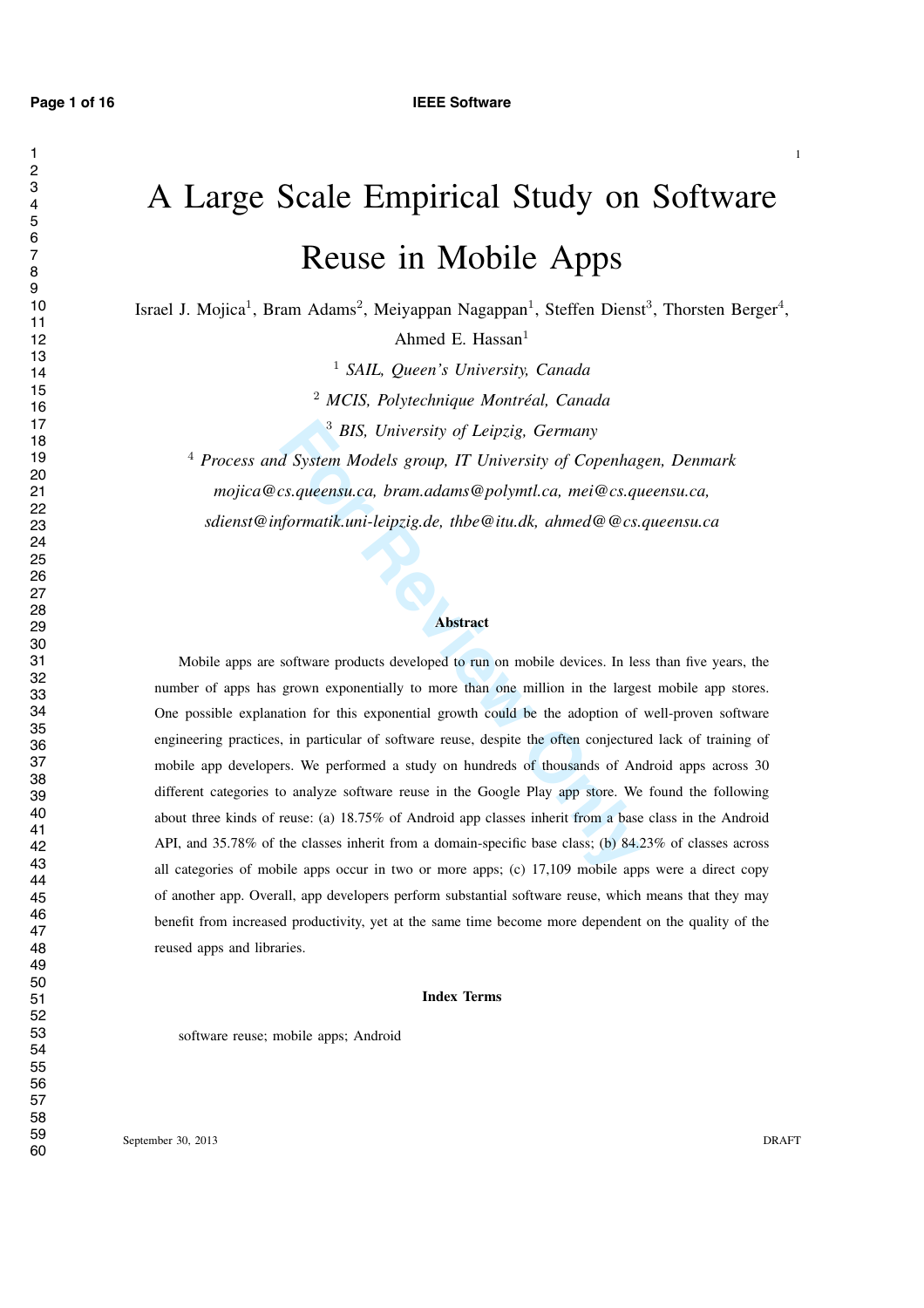#### **IEEE Software Page 2 of 16**

## I. INTRODUCTION

Mobile apps are applications developed to run on mobile devices such as smartphones or tablets. App users typically access these apps through different online app stores, such as the Google Play App Store, the Blackberry App World, the Apple App Store and the Windows Phone App Store, with the Google Play store alone having 700,000 apps at the end of 2012 [1].

The huge market (billions of downloaded apps, with a projected revenue of more than 22 billion dollar by 2016), standardized app stores and feature-packed mobile platforms like Android or iOS have attracted thousands of developers [2]. A survey of 352 app developers [3] has shown that 40% of the developers develop apps outside their main job, 21% work on apps part-time, and 39% made their living through app development. Many of these developers are highly educated (e.g., 33% had some graduate school experience), but not necessarily in software engineering. Hence, the survey concluded that the app developers "often lack expertise in all the aspects of app development needed to be successful". Although half of the developers earned less than \$15,000, developers still earned on average \$45,000 per year.

outside their main job, 21% work on apps part-time, an<br>tt. Many of these developers are highly educated (e.g.,<br>not necessarily in software engineering. Hence, the survey<br>spertise in all the aspects of app development neede In order to understand why, despite a lack of formal training, app developers are able to succeed, we previously have studied the usage of proven software engineering practices by mobile app developers in 4,323 free (as in "no cost") Android apps across 5 categories of apps [14]. In particular, we found that the practice of software reuse ("the use of existing software or software knowledge to construct new software" [7], [8]) is high among app developers (compared to "regular" open source projects), with  $61\%$ of the classes on average appearing in two or more apps through inheritance, libraries or frameworks. Surprisingly, we also found 48 clusters of 217 apps that were identical, often consisting of fake apps cobbled together by unscrupulous app developers out of existing apps [4], in order to:

- replace the advertisement libraries in order to steal revenue from the original app developers [5];
- add malicious functions to steal information from the app users (e.g., contact list numbers) [4];
- automatically charge app users without their knowledge (e.g., sending text messages to premium numbers) [6].

In order to analyze whether these phenomena are just specific to the studied apps or generalize to mobile apps in general, this paper extends our previous study to more than 200,000 free Android apps across all 30 app categories from the Google Play app store. Using textual signatures to characterize each Java class, we analyze inheritance and code reuse, as well as the special case of framework reuse where whole apps are being reused.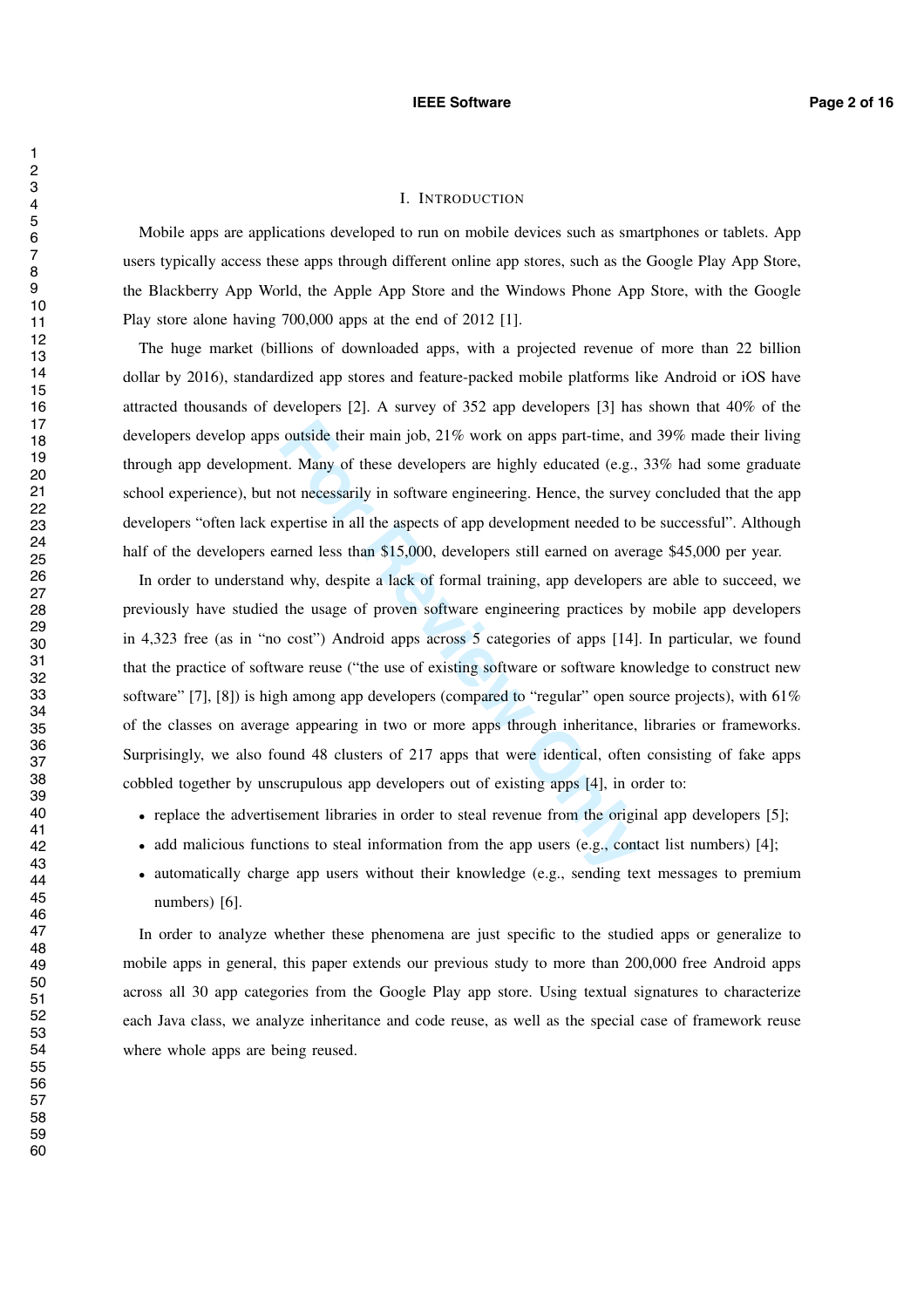#### **Page 3 of 16 IEEE Software**

#### II. STUDY DESIGN

Software reuse [7], [8], has been analyzed since 1968, when McIlroy proposed to mass produce software with the help of reusable components. Various types of software reuse exist, like inheritance, code, and framework reuse [9], each having its own advantages and disadvantages. This paper studies inheritance and code reuse, as well as the special case of framework reuse where a whole app is being reused by another app. To analyze these different forms of reuse, we generate a signature for each Java class of a mobile app, then track the signature across all apps. This section details this approach, as well as the data set used in our study.

#### *A. Crawling Google Play App Store*

In 2011, two of the authors crawled the official Google Play app store [11] to obtain two data sets used in this study: (1) the binary Android apps in the official Android Package (APK) format, and (2) the apps' metadata, i.e., specific information for each app, such as app name, app package name, app category, version number, developer name, and developer email address.

ay *App Store*<br>
nuthors crawled the official Google Play app store [11]<br>
he binary Android apps in the official Android Package<br>
specific information for each app, such as app name,<br>
r, developer name, and developer email We study only the free (to download) apps because we required access to the source code or bytecode, which is not possible legally for paid apps without actually paying. However, since the Android platform has the largest user base [12], free apps represent 75% of all Google Play App Store apps<sup>1</sup>, and free apps are downloaded more often [13], we believe that our case study space is broad and representative enough to draw valid conclusions.

Google Play classifies the apps in 27 different app categories, and 8 subcategories under Games. The crawling did not fetch two categories, i.e., "Live wallpapers" and "Widgets", and we found two identically named subcategories under Games. This left us with 208,601 apps in 30 categories, as shown in the second column of Table I.

#### *B. Class Signature Extraction*

We used the Software Bertillonage [10] technique to analyze the mobile apps for software reuse. We chose this technique instead of a more traditional code clone detection technique, because the Google Play app store (like any app store) does not provide access to the source code of the mobile apps, only to the bytecode. Similarly, hashing-based techniques on bytecode would not work either because developers could change whitespace, comments, the order of methods or even parts of the implementation

<sup>1</sup>http://www.appbrain.com/stats/free-and-paid-android-applications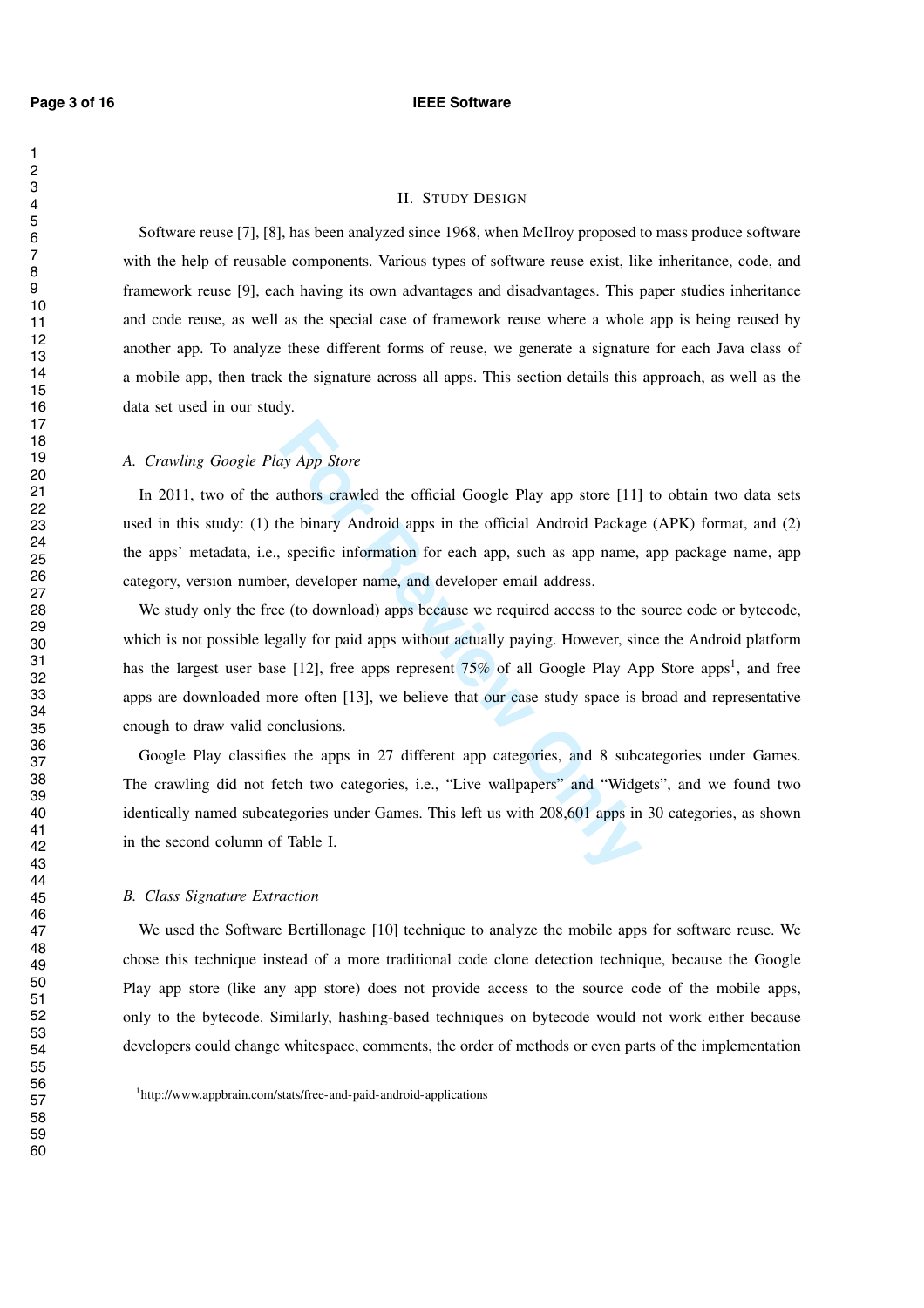of methods. Instead, Software Bertillonage only analyzes the interface of classes, i.e., the class name and method prototypes, which can readily be extracted from bytecode.

These are the steps we used to obtain our analysis data:

- 1) Extracting bytecode from the APKs: We used the dex2jar tool <sup>2</sup> to extract the JAR files (Java Archives) from the APKs.
- 2) Extracting classes and methods: Using the Apache BCEL library<sup>3</sup>, we extracted for each class in the JAR files its fully qualified name (name of the class along with the package that it is in), its base class (if applicable), and the names and parameter types of its methods. This data was stored in a database.
- 3) Removing obfuscation: Android app source code may be obfuscated using different tools (e.g., ProGuard). Obfuscated classes have names consisting of one or two letters (e.g., "ab"), or three to five identical initial letters (e.g., "aaaa"). We decided to omit these obfuscated classes. Furthermore, we also omitted the class called R (Resource), since this one is compiled automatically from an XML file describing the Graphical User Interface (GUI).
- ation: Android app source code may be obfuscated usi<br>ated classes have names consisting of one or two letters<br>1 letters (e.g., "aaaa"). We decided to omit these obfuscat<br>he class called R (Resource), since this one is comp 4) Generating class signatures: A Software Bertillonage signature consists of the fully qualified class name, followed by an alphabetical list of the method prototypes. Methods that implement generic interfaces are removed, since such interfaces cannot be processed by the existing tools correctly. Originally, Davies et al. [10] did not sort the methods. However, we decided to change this in order to deal with accidental reordering of methods. The set of generated class signatures was stored in a database for further analysis.
- 5) Comparing signatures across JAR archives: Textual comparison of the signatures allows to match classes across JAR archives, and hence apps. Note that, since Android apps include the bytecode of the app itself as well as all used libraries into their APK, our analyses automatically consider both source and library code.

The third, fourth and fifth column in Table I show the total, mean and median number of class signatures for each category, after removing obfuscated classes.

#### III. CASE STUDY

We now use the extracted signatures to analyze inheritance and code reuse, as well as framework reuse of whole apps.

http://code.google.com/p/dex2jar

http://commons.apache.org/bcel/

 $\mathbf{1}$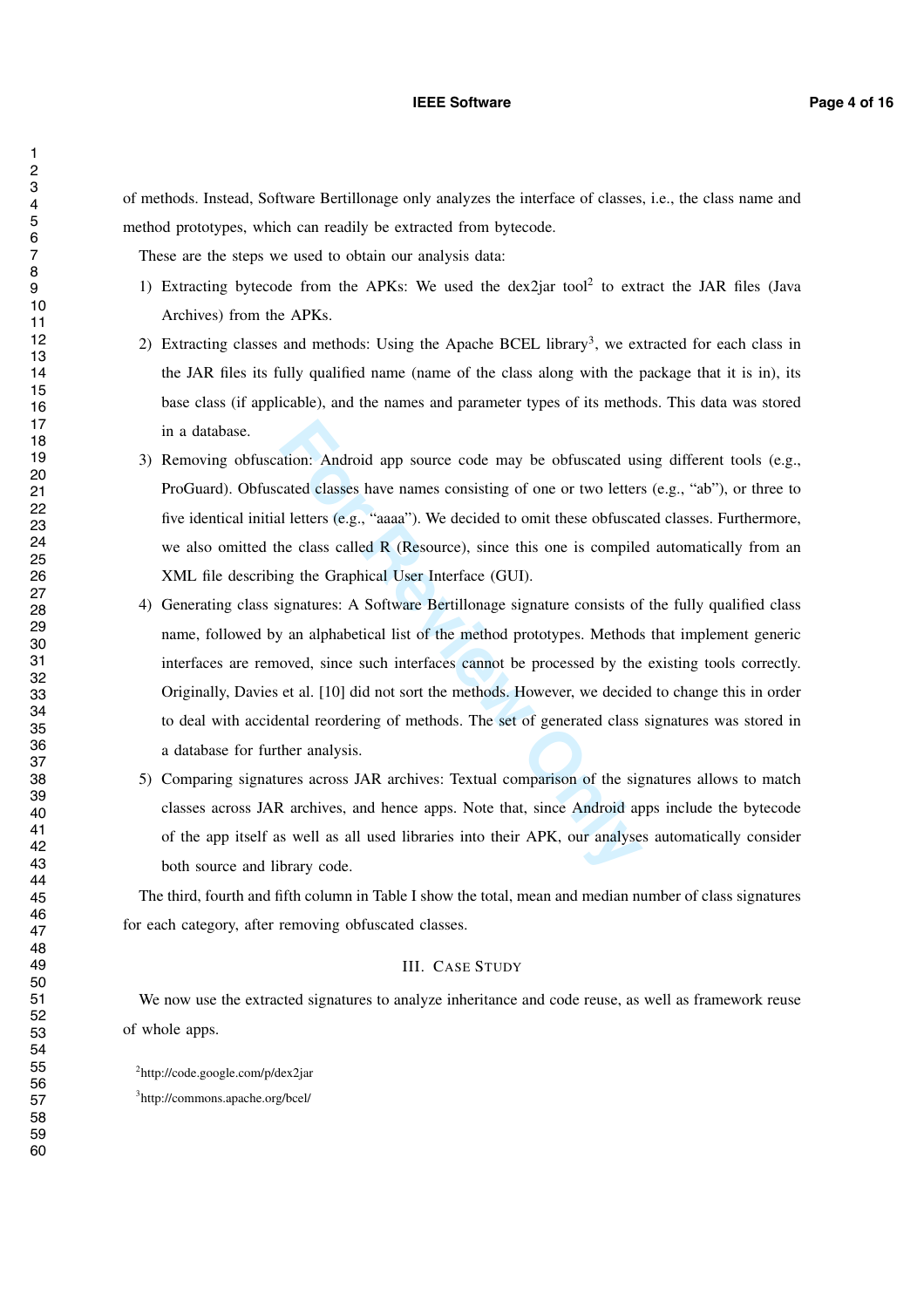$\mathbf{1}$ 

#### *A. Inheritance Reuse*

In Java, inheritance is indicated by the extends keyword, e.g.: public class com.google.ads.AdView extends android.widget.RelativeLayout. Here, the AdView class reuses via inheritance the RelativeLayout base class that is part of the android.widget package. Using the package name of the base class, one can identify if the class is part of the Android API platform<sup>4</sup> or is rather a domainspecific class. Platform base classes also comprise standard Java classes like java.lang.String or java.net.URL .

The last three columns of Table I show the percentage of classes in each category that inherit from platform (second column) and domain-specific base classes (third column). Since in Java all classes inherit at least from the java.lang. Object class, we separated out all those classes that inherit only from the Object class (first column).

On average, 54.53% of classes in each category inherit from a base class, while only 18.75% of all classes inherit from the Android platform base classes. In only three out of the 30 categories ("Comics", "Personalization" and "Photography"), the classes in the mobile apps inherit more from the platform base classes than from domain-specific (non-platform) base classes.

in) and domain-specific base classes (third column). S<br>
java.lang.Object class, we separated out all those<br>
(first column).<br> **of classes in each category inherit from a base cla<br>
com the Android platform base classes. In o** The "Activity" class in the Android API is the most popular base class with about 8.40% of the (non-java.lang.Object) class signatures inheriting from it. Table II shows how eight out of the top ten base classes are part of the Android API. The TwitterResponseImpl class in the twitter4j package is from the twitter4j-core library 5, and the SerializerBase class in the org.codehaus.jackson.map.ser package is from the jackson-mapper library<sup>6</sup>.

Since it is not a surprise that mobile apps inherit from (and hence developers reuse) platform classes like "Activity", we also examined the top 10 domain-specific base classes that were inherited. The ranks of this top 10 of domain-specific base classes, in the global ranking of base classes, ranged from 7 to 26. Among these top classes, we found classes to interface with Twitter, handle JSON data, interpret the Kawa scheme implementation<sup>7</sup> (used by Android App Inventor<sup>8</sup>, an application to create apps by dragging and dropping visual components), interpret JavaScript, HTML5 and CSS3 (used by the PhoneGap framework<sup>9</sup> to create

http://developer.android.com/reference/packages.html

- http://jackson.codehaus.org/
- http://www.gnu.org/software/kawa/index.html
- http://appinventor.mit.edu/
- http://phonegap.com/

http://twitter4j.org/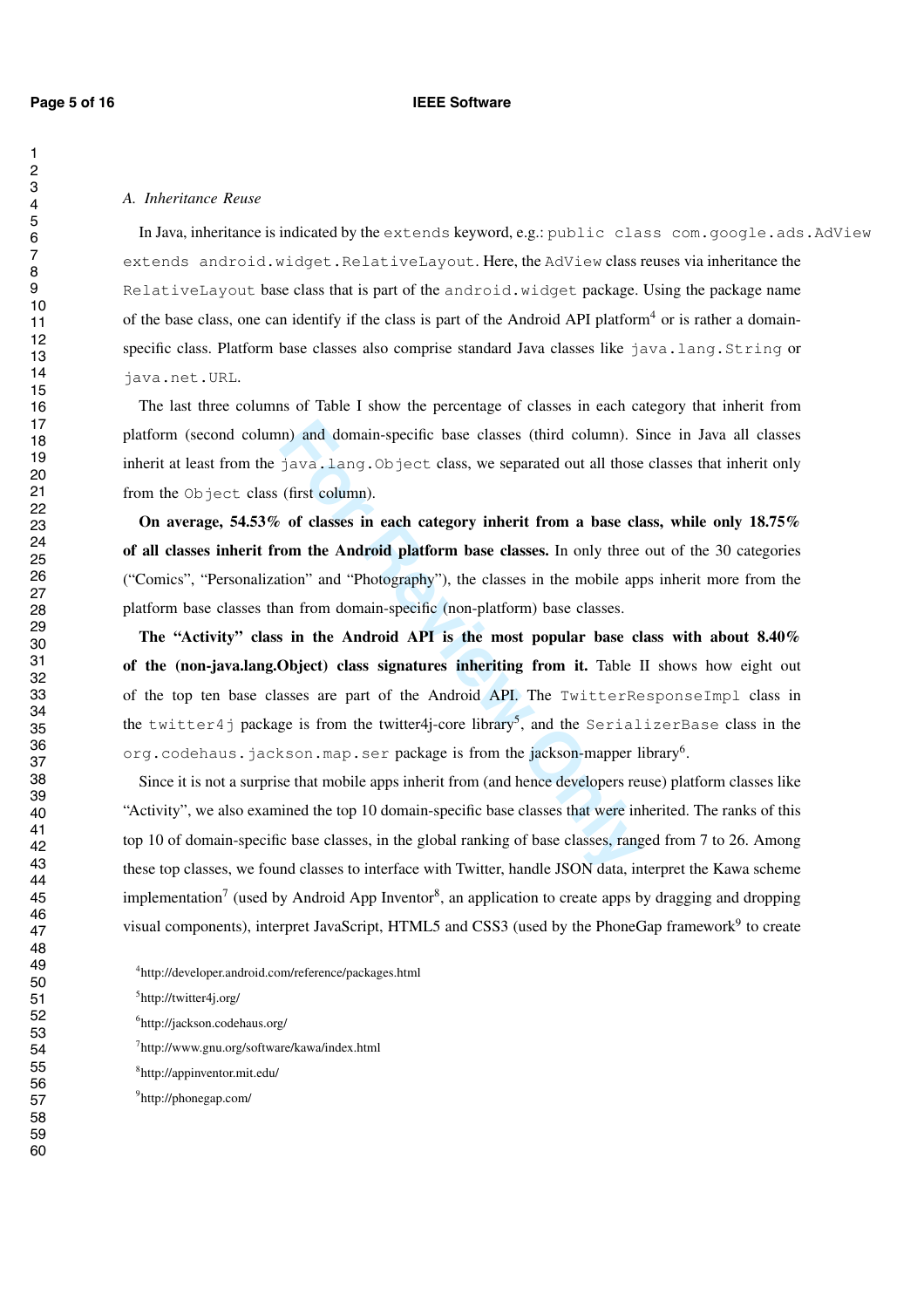#### **IEEE Software Page 6 of 16**

Android apps using web programming languages, and by the Rhino project<sup>10</sup> to integrate JavaScript in Android apps), and to display advertisements (provided by the Adwhirl library<sup>11</sup>).

If we compare these findings to prior research on reuse in four open source Java projects [15], we find that about 54.53% of the classes of a mobile app inherits from a base class (other than java.lang.Object), compared to between 29 and 36% on open source Java projects. Although the Java case study considered only four systems compared to the many thousands in our analysis, these findings seem to suggest that mobile app developers make more thorough use of inheritance-based reuse.

#### *B. Code Reuse*

To understand the degree of code reuse of classes, and which classes are being reused across mobile apps, we measured the proportion of classes in each category that are unique to one app. We took this proportion's complement to obtain the Proportion of Class Signatures Reused (PCSR) of a category :

$$
PCSR = 1 - \frac{Total\ Number\ of\ Unique\ Class\ Signatures}{Total\ Number\ of\ Class\ Signatures}
$$
\n(1)

A high value for the PCSR indicates that the reuse of class signatures is high in that category. Figure 1 shows the Proportion of Class Signatures Reused for each category.

gree of code reuse of classes, and which classes are bein<br>proportion of classes in each category that are unique to<br>t to obtain the Proportion of Class Signatures Reused (I<br> $SR = 1 - \frac{Total Number of Unique Class Signature}{Total Number of Class Signatures}$ <br>PCSR indicates that the Overall, 84.23% of class signatures are reused across all categories. Six out of the 30 categories are above the overall PCSR: Games-Brain & Puzzle 89.84%, Sports 88.65%, Games-Casual 87.78%, Games-Arcade & Action 86.72%, Games-Racing 84.62%, Music & Audio 84.46%. The Comics category is the category with the lowest PCSR with only 62.72%, close to the Games-Cards & Casino with 63.59%.

The high percentage of code reuse across apps indicates that very few classes are unique to a mobile app. In other words, we again find that mobile app developers value reuse.

## *C. Framework Reuse of Whole Apps*

This section focuses on the specific cases of framework reuse where all classes of an app are being reused by another app, or multiple apps have identical sets of classes. Such cases basically correspond to extreme cases of the general definition of framework reuse, where it is said that a set of apps is reusing a common framework of classes if two or more mobile apps have a common set of signatures (for example for persistence of data or look and feel purposes). Cardino et al. showed that framework

<sup>10</sup>https://developer.mozilla.org/en-US/docs/Rhino

<sup>11</sup>http://code.google.com/p/adwhirl/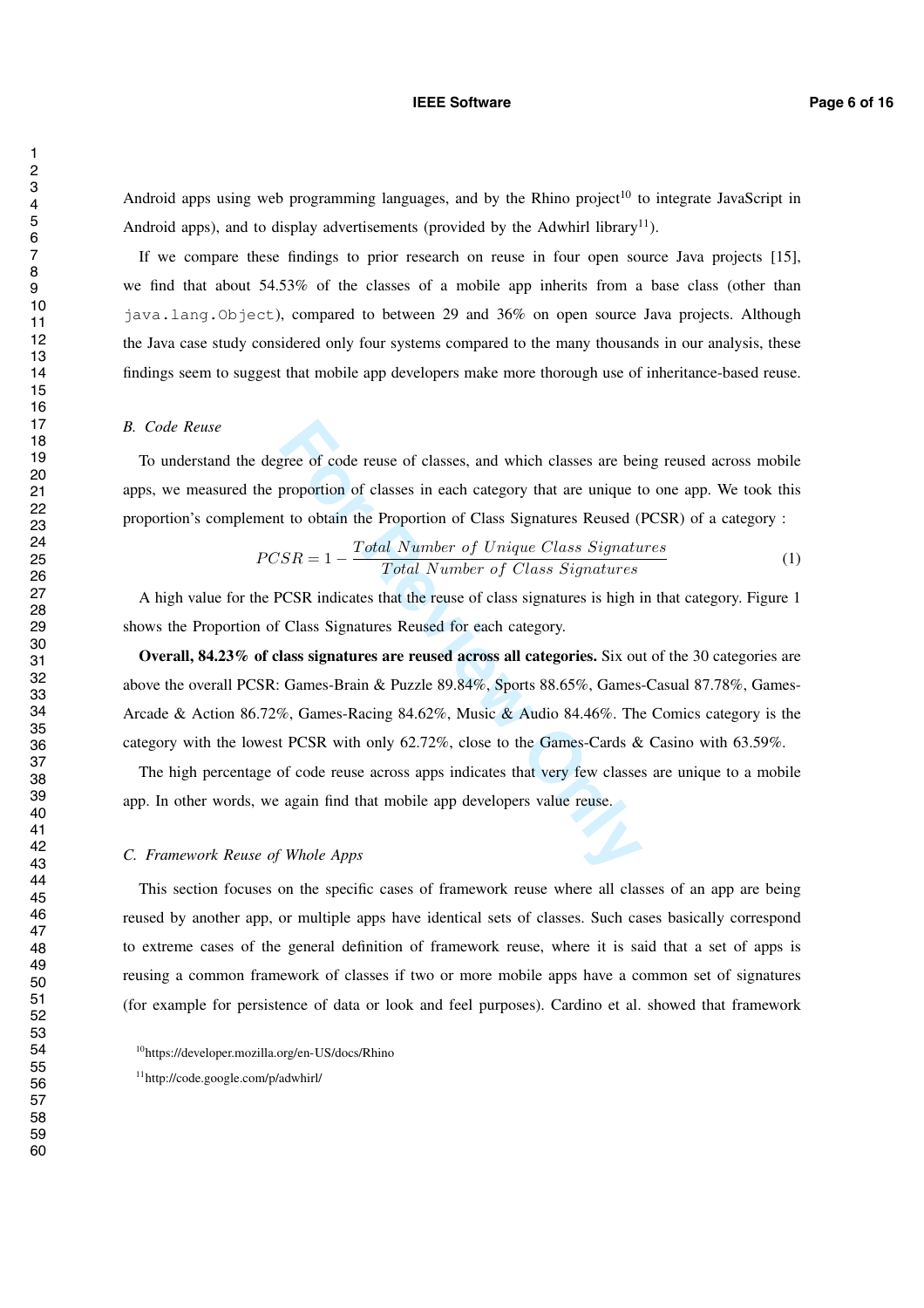

Figure 1: Proportion of class signatures reused per category.

reuse in general can increase productivity, amongst other advantages [16], yet the special case that we consider corresponds to the less recommended practices described in the introduction.

For this analysis, we introduce the Local Reuse of a mobile app, denoted as local(A,B). For a pair of mobile apps A and B, local reuse is the proportion of class signatures found in A, that also occur in B:

$$
local(A, B) = \frac{|s(A) \cap s(B)|}{|s(A)|}, \ s(X) \ is \ set \ of \ signatures \ in \ app \ X. \tag{2}
$$

A high value of local reuse means that a high number of class signatures are being reused in another app. Note that we only consider pairs of apps that both have local reuse  $= 1$ , which means that both mobile apps have the same number of classes and each class signature in one mobile app is identical to a signature in the other mobile app.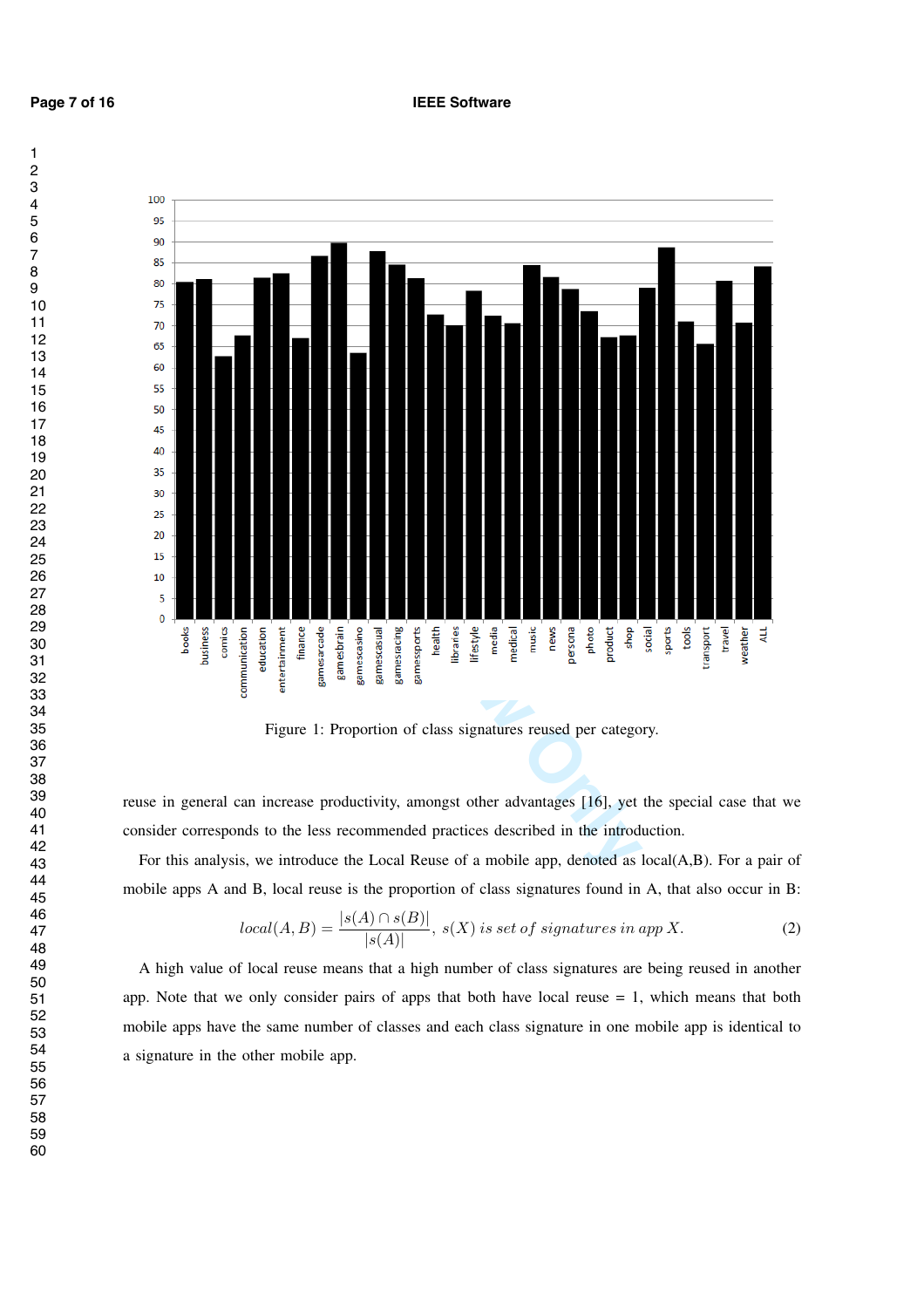#### **IEEE Software Page 8 of 16**

There were 1,811 sets of mobile apps that had the same set of class signatures, comprising 17,109 individual mobile apps (8.20% of all studied mobile apps). 30 out of the 1,811 sets comprise apps from different categories. The number of classes (size of app) across the 1,811 different sets of apps with local reuse = 1 varies from one to 1,903 classes. Most clusters contain 1 (81 clusters), 8 (63 clusters) or 25 (33 clusters) reused classes, with a median of 61 reused classes. The top three largest clusters consists of 473 apps with 1 reused class, 339 apps with 8 reused classes, and 334 apps with 20 reused classes. The median number of apps across clusters is 3 apps.

1 the "Games – Arcade & Action" category, four apps in<br>the app in the "Games – Cards & Casino" category. The<br>welopers. However, the names of the app developers are<br>.com (88 apps), and VitalGame (185 apps). Furtherma<br>ame fo The largest cluster is a set of 473 apps, each of which contains 1 class. Class isest.nestmi.IsestApp is reused by 468 apps in the "Games – Arcade & Action" category, four apps in the "Games – Brain  $\&$ Puzzle" category, and one app in the "Games – Cards & Casino" category. These apps were registered by three different app developers. However, the names of the app developers are similar, i.e., Vital-Game (200 apps), Vital-Game.com (88 apps), and VitalGame (185 apps). Furthermore, the app developer's contact website is the same for the three developers, and states that these apps require Flash to run on Android devices<sup>12</sup>. Hence, the class is basically a wrapper to execute Flash apps.

The cluster with the largest number of classes has 1,903 classes and is a set of 26 apps. All the apps are under the "News & Magazines" category, and are developed by one unique developer (Raycom Media, Inc.), a T.V. broadcasting company. Analyzing the classes used by this set of apps, shows that different open source packages are being reused, such as com.github.droidfu, com.j256.ormlite, com.facebook.android, com.bea.xml.stream, and other packages.

When considering clusters with 100 or more classes and at least 100 apps, we found the following 7 clusters (ordered ascending by the number of classes):

1) 174 apps with 124 classes: These apps are distributed across 20 different categories, especially "News & Magazines" (27 apps), "Business" (24), "Communication" (22), and "Music & Audio" (22). 18 different app developers created these 174 apps, and the contact websites are distinct, which indicates that they are developed by different app developers. 120 apps were created by the AppsBuilder app developer, with package names containing the package com.appsbuilder. AppsBuilder<sup>13</sup> turns out to be a web app to visually build and generate apps without having to program.

12http://www.vital-game.com/

13http://www.apps-builder.com/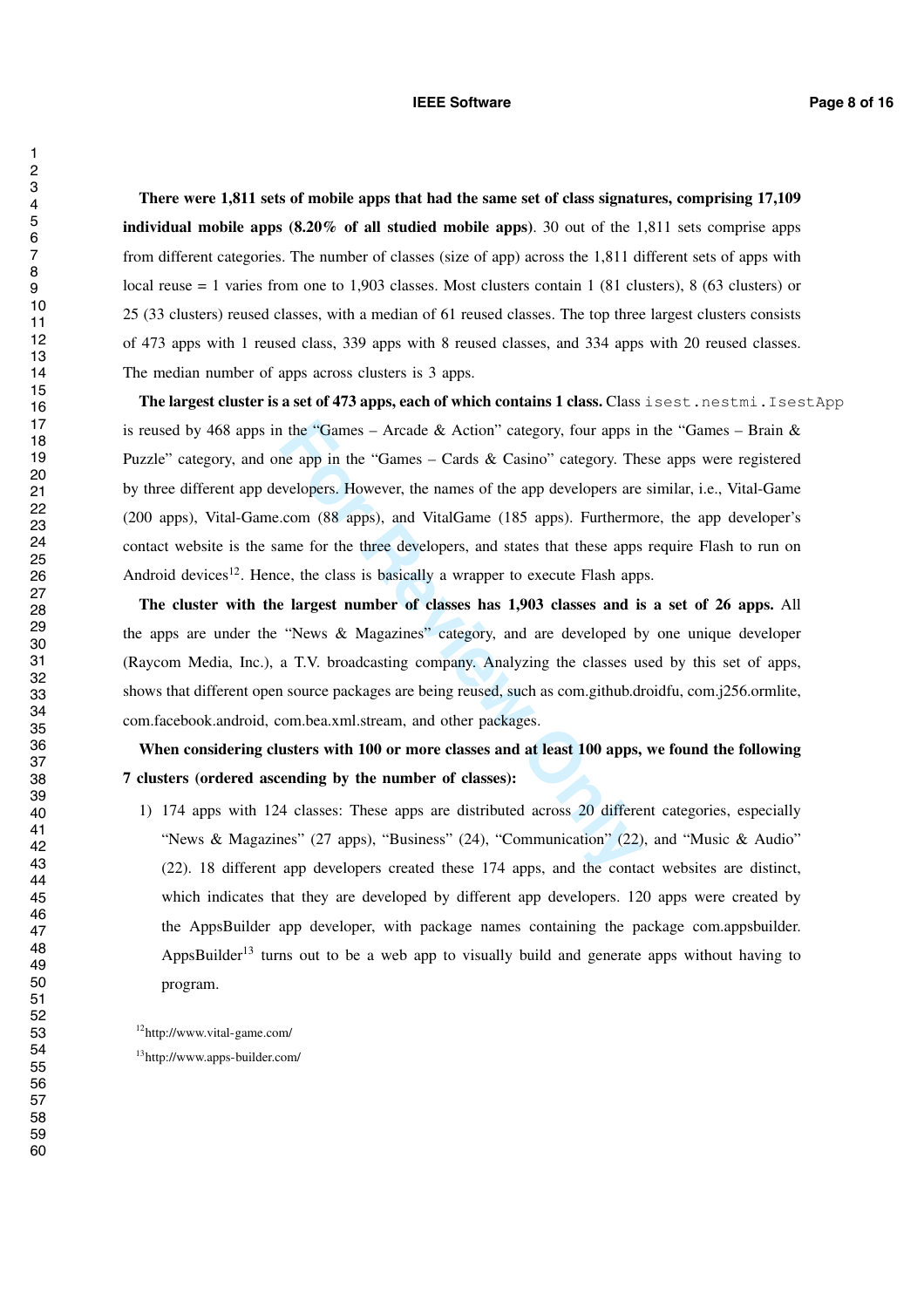### **Page 9 of 16 IEEE Software**

- 2) 154 apps with 161 classes: All these apps are under the "Books & Reference" category, and were created by a Chinese developer (Lexun). These apps have been removed from the Google Play app store, likely by Google.
- 3) 178 apps with 170 classes: All these apps are under the "Books & Reference" category, and were created by another Chinese developer (3GQA Dev Team). Again, all the apps from this app developer were removed from the Google Play app store, likely by Google.
- 4) 106 apps with 178 classes: These apps are distributed across 13 different categories, especially "Sports" (50 apps) and "News & Magazines" (35). These apps were created by 38 different app developers, especially What Ho What Ho. These apps were built using the AppYet<sup>14</sup> web app for building Android apps without programming.
- 5) 103 apps with 235 classes: These apps are distributed across the "Games-Casual" (99 apps) and "News & Magazines" (4) categories, and were created by three different app developers. These apps are using packages such as jp.co.mediaship.andapp, jp.co.milog, and others. Apps from this cluster were removed from the Google Play app store, likely by Google.
- 6) 112 apps with 262 classes: All the apps in this cluster are in the "Sports" category. These apps were created by only one app developer (Pliabull Technologies), integrating different packages such as javax.mail, com.sun.mail, com.millennialmedia, com.google.android.apps.analytics, and other packages.
- ally What Ho What Ho. These apps were built using the<br>apps without programming.<br>5 classes: These apps are distributed across the "Games" (4) categories, and were created by three differen<br>ckages such as jp.co.mediaship.and 7) 232 apps with 431 classes: These apps are distributed across the "Lifestyle" (169 apps), "Entertainment" (59) and "Education" (4) categories. The creator of these apps has three different identifiers, however only one contact website, which again indicates that these apps were built by the same app developer (Quipper). These apps were removed from the Google Play app store, likely by Google. The apps used different packages such as com.admob, com.facebook, org.codehaus.jackson, and others.

Wrapping up, mobile apps that are identical to other mobile apps seem to belong to one of the following four types of framework reuse: (a) reuse of private closed source classes owned by companies for their own purposes, (b) reuse of private closed source classes owned by companies to develop solutions for their clients, (c) reuse of a public, open source collection of libraries, or (d) use of automatic mobile app builders.

14http://www.appyet.com/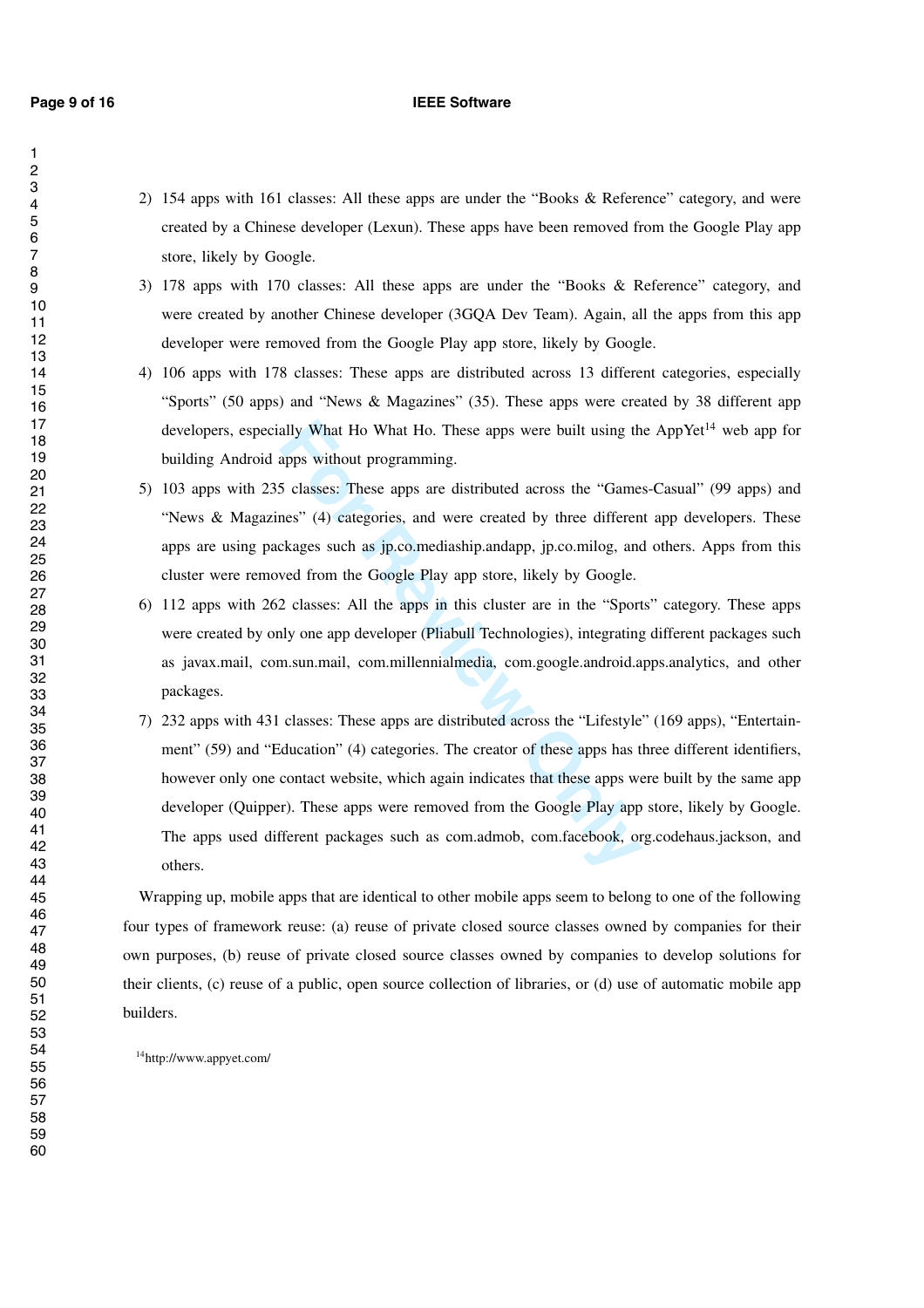## IV. DISCUSSION & CONCLUSION

In order to understand the exponential growth of mobile apps, despite the lack of formal software engineering training of most app developers, we analyzed the application of one of the most basic software engineering practices, i.e., reuse. We used the Software Bertillonage technique to find patterns that indicate how frequently mobile apps perform inheritance, code and framework reuse on more than 200,000 free Android apps, across 30 categories.

We found that almost 54% of the classes in the mobile apps of the thirty categories under study inherit from a base class, especially Android platform classes and domain-specific API classes. Furthermore, overall 84.23% of the classes are reused across all the categories of apps, which is even higher than our previous findings on a smaller sample of mobile apps [14]. Finally, more than 17,000 apps are almost identical to other apps, either because they are generated automatically, reuse the same open source libraries, or because developers willingly capitalized on a proven app for additional revenue. App stores like Google Play are quick to remove the latter kind of apps.

asses are reused across all the categories of apps, which<br>smaller sample of mobile apps [14]. Finally, more than<br>either because they are generated automatically, reuse<br>elopers willingly capitalized on a proven app for addi The fact that software reuse, in the form of inheritance, class, and library reuse, is prevalent in mobile apps of the Google Play app store, means that app developers reap all the typical reuse benefits, such as improved productivity, higher quality software and faster time-to-market [7], [8], even though many did not receive a formal training in software engineering [3]. It is not clear whether this successful reuse is due to the quality of mobile platforms, development tools, app stores or (a combination of) other factors. Possible other factors could be the relatively small size of the mobile app code base and development team, although in recent work we have found that for these characteristics, mobile apps behave identically to small Unix utility applications [18]. In any case, there is evidence that mobile platforms encourage reuse by making frequently reused apps and libraries a part of the mobile platform itself. This is for example what happened to the JSON data format support on the Blackberry platform [17]. User studies with app developers are needed to understand how they reuse code and whether the way in which they approach reuse is different from developers of non-mobile apps.

At the same time, mobile apps also inherit the disadvantages of reuse, such as increased dependencies on the reused classes and a potentially large amount of effort needed to integrate a reused class in the mobile app. For example, an app reusing a low-quality library runs a higher risk that bugs or incompatibilities of the library harm the app's quality and reliability. More research is needed to analyze this negative impact on mobile apps in the long term, as well as to analyze other forms of reuse such as the general case of framework reuse.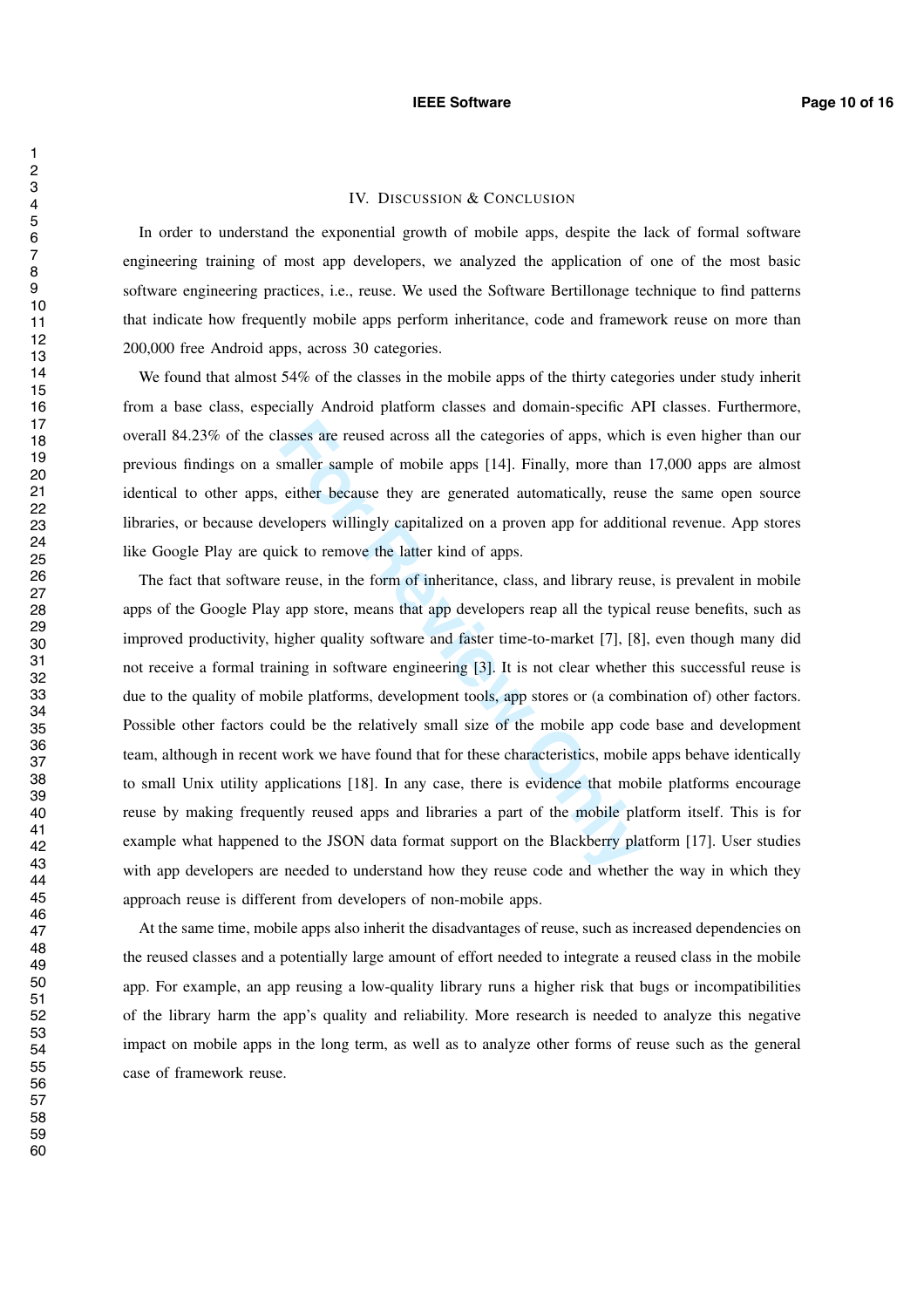$\overline{1}$ 

#### **Page 11 of 16 IEEE** Software

- [1] Rosen, K.; , "Google Play Has 700,000 Apps, Tying Apples App Store," http://mashable.com/2012/11/01/google-apps-tieapple/, Retrieved November, 2012.
- [2] Columbus, L.; , "Roundup Of Mobile Apps & App Store Forecasts, 2013," http://www.forbes.com/sites/louiscolumbus/ 2013/06/09/roundup-of-mobile-apps-app-store-forecasts-2013/, Retrieved June, 2013.
- [3] Craven, A.; , "A demographic and business model analysis of today's app developer," http://appdevelopersalliance.org/files/ pages/GigaOMApplicationDevelopers.pdf, Retrieved September, 2012.
- [4] Abendan, O.; , "Fake Apps Affect ANDROID OS Users," http://about-threats.trendmicro.com/us/webattack/72/Fake% 20Apps%20Affect%20Android%20OS%20Users, Retrieved February, 2013.
- [5] Zhou, W.; Zhou, Y.; Jiang, X.; Ning, P.; , "Detecting repackaged smartphone applications in third-party android marketplaces," In Proc. of the 2nd ACM Conf. on Data and Application Security and Privacy (CODASPY '12), pp.317-326.
- [6] Warman, M.; , "Fake Android apps scam costs 28,000," http://www.telegraph.co.uk/technology/news/9286538/Fake-Android-apps-scam-costs-28000.html, Retrieved May, 2012.
- [7] Basili, V.R.; Briand, L.C.; Melo, W.L.; , 1996. "How reuse influences productivity in object-oriented systems," Commun. ACM 39, no.10, pp.104-116, October 1996.
- [8] Frakes, W.B.; Kyo Kang; , "Software reuse research: status and future," IEEE Transactions on Software Engineering, vol.31, no.7, pp.529–536, July 2005.
- [9] Ambler, S.W.; , "The various types of object-oriented reuse," Computing Canada, 24, 24–24, June 1998.
- [10] Davies, J.; German, D.M.; Godfrey, M.W.; Hindle, A.; , "Software bertillonage: finding the provenance of an entity," In Proc. of the 8th Working Conf. on Mining Software Repositories (MSR '11), pp.183–192.
- [11] Dienst, S.; Berger, T.; , "Static analysis of app dependencies in android bytecode,". Technical Note, 2012.
- **FORTIFIER ENCES**<br> **FORTIFY AMORE APPS APP Store,"** http://mashable.com<br>
her, 2012.<br>
Hup Of Mobile Apps & App Store Forecasts, 2013," http://www.fo<br>
mobile-apps-app-store-forecasts-2013/, Retrieved June, 2013.<br>
applie and [12] Kellogg, D.; , "40 Percent of U.S. Mobile Users own Smartphones; 40 Percent are Android," http://www.nielsen.com/ us/en/newswire/2011/40-percent-of-u-s-mobile-users-own-smartphones-40-percent-are-android.html, Retrieved November, 2012.
- [13] Gartner, Inc.; , "Gartner Says Free Apps Will Account for Nearly 90 Percent of Total Mobile App Store Downloads in 2012," http://www.gartner.com/newsroom/id/2153215, Retrieved November, 2012.
- [14] Mojica-Ruiz, I.J.; Nagappan, M.; Adams, B.; Hassan, A.E.; , "Understanding reuse in the Android Market," In Proc. of the IEEE 20th Intl. Conf. on Program Comprehension (ICPC '12), pp.113–122.
- [15] Denier, S.; Gueheneuc, Y.-G.; , "Mendel: A Model, Metrics, and Rules to Understand Class Hierarchies," In Proc. of the 16th IEEE Intl. Conf. on Program Comprehension (ICPC '08), pp.143–152.
- [16] Cardino, G.; Baruchelli, F.; Valerio, A.; , "The evaluation of framework reusability," SIGAPP Appl. Comput. Rev. 5, pp.21–27, September 1997.
- [17] Syer, M. D.; Adams, B.; Hassan, A. E.; Zou, Y.; , "Exploring the Development of Micro-Apps: A Case Study on the BlackBerry and Android Platforms," In Proc. of the Intl. Working Conf. on Source Code Analysis and Manipulation (SCAM '11), pp.55–64.
- [18] Syer, M. D.; Nagappan, M.; Adams, B.; Hassan, A. E.; , "Revisiting Prior Empirical Findings For Mobile Apps: An Empirical Case Study on the 15 Most Popular Open Source Android Apps," In Proc. of the IBM CASCON Conf. (CASCON '13), to appear.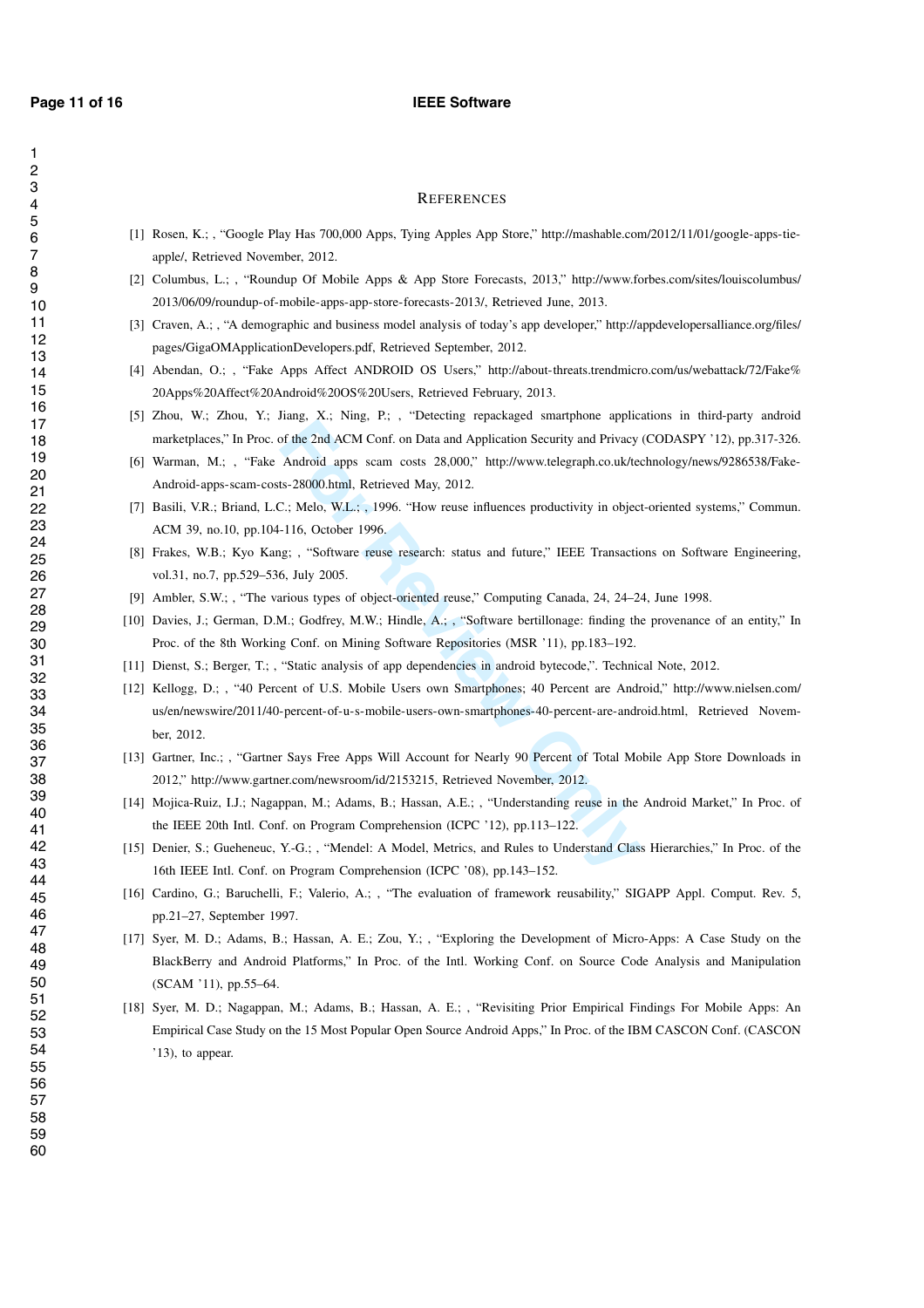| Category              | Total #       | Total #    | Mean #  | Median #         | %base classes    | %base classes | %base classes   |
|-----------------------|---------------|------------|---------|------------------|------------------|---------------|-----------------|
|                       | distinct apps | classes    | classes | classes          | java.lang.Object | platform      | domain-specific |
| Books & Reference     | 12,769        | 1,048,042  | 82.08   | 24               | 44.95%           | 25.96%        | 29.10%          |
| <b>Business</b>       | 8,490         | 1,572,701  | 185.24  | 66               | 46.61%           | 17.98%        | 35.41%          |
| Comics                | 5,255         | 123,669    | 23.53   | 11               | 41.73%           | 38.16%        | $20.11\%$       |
| Communication         | 4,630         | 537,257    | 116.04  | 23               | 46.67%           | 21.69%        | 31.65%          |
| Education             | 8,100         | 1,090,928  | 134.68  | 34               | 42.93%           | 18.50%        | 38.57%          |
| Entertainment         | 22,674        | 2,262,595  | 99.79   | $27\,$           | 44.77%           | 21.89%        | 33.34%          |
| Finance               | 3,958         | 438,699    | 110.84  | 31               | 40.27%           | 19.20%        | 40.53%          |
| Games-Arcade & Action | 10,366        | 1,078,008  | 103.99  | 34               | 47.84%           | 15.91%        | 36.25%          |
| Games-Brain & Puzzle  | 10,355        | 1,262,509  | 121.92  | 48               | 40.36%           | 15.96%        | 43.68%          |
| Games-Cards & Casino  | 2,052         | 129,719    | 63.22   | 25               | 48.85%           | 21.75%        | 29.41%          |
| Games-Casual          | 7,486         | 906,228    | 121.06  | 35               | 45.08%           | 15.37%        | 39.55%          |
| Games-Racing          | 1,679         | 138,806    | 82.67   | $72\,$           | 54.96%           | 21.07%        | 23.97%          |
| Games-Sports          | 2,956         | 242,722    | 82.11   | 34               | 53.26%           | 21.00%        | 25.74%          |
| Health & Fitness      | 3,899         | 397,618    | 101.98  | 30               | 42.87%           | 20.80%        | 36.33%          |
| Libraries & Demo      | 2,706         | 150,123    | 55.48   | $\boldsymbol{9}$ | 44.73%           | $24.90\%$     | $30.36\%$       |
| Lifestyle             | 11,314        | 1,480,139  | 130.82  | 33               | 43.74%           | $18.51\%$     | 37.74%          |
| Media & Video         | 6,361         | 394,354    | 62.00   | 25               | 42.84%           | 27.37%        | 29.79%          |
| Medical               | 2,173         | 184,059    | 84.70   | 13               | 39.86%           | 18.89%        | 41.26%          |
| Music & Audio         | 14,232        | 5,681,171  | 399.18  | 232              | 49.20%           | $14.09\%$     | $36.72\%$       |
| News & Magazines      | 6,732         | 991,153    | 147.23  | 56               | 48.53%           | 21.59%        | 29.88%          |
| Personalization       | 10,566        | 361,653    | 34.23   | 12               | 43.47%           | 30.14%        | 26.39%          |
| Photography           | 5,738         | 264,753    | 46.14   | $\overline{9}$   | 48.14%           | 29.77%        | 22.09%          |
| Productivity          | 4,486         | 509,583    | 113.59  | $27\,$           | 42.86%           | 19.62%        | $37.51\%$       |
| Shopping              | 3,642         | 393,314    | 107.99  | 34               | 42.11%           | 19.49%        | 38.41%          |
| Social                | 6,408         | 1,013,686  | 158.19  | 38               | 45.82%           | 20.22%        | 33.95%          |
| <b>Sports</b>         | 7,772         | 1,566,915  | 201.61  | $42\,$           | 45.12%           | 19.22%        | 35.66%          |
| <b>Tools</b>          | 12,129        | 848,311    | 69.94   | 15               | 40.60%           | 20.72%        | $38.68\%$       |
| Transportation        | 1,966         | 182,911    | 93.04   | 25               | 41.67%           | 18.22%        | 40.11%          |
| Travel & Local        | 6,629         | 1,089,421  | 164.34  | 51               | 40.94%           | 16.93%        | 42.13%          |
| Weather               | 1,078         | 112,550    | 104.41  | 22               | 44.94%           | 21.85%        | 33.21%          |
| All-Categories        | 208,601       | 26,453,597 | 126.81  | 29               | 45.47%           | $18.75\%$     | 35.78%          |

Table I: Characteristics and inheritance results of the Android apps under analysis.

60